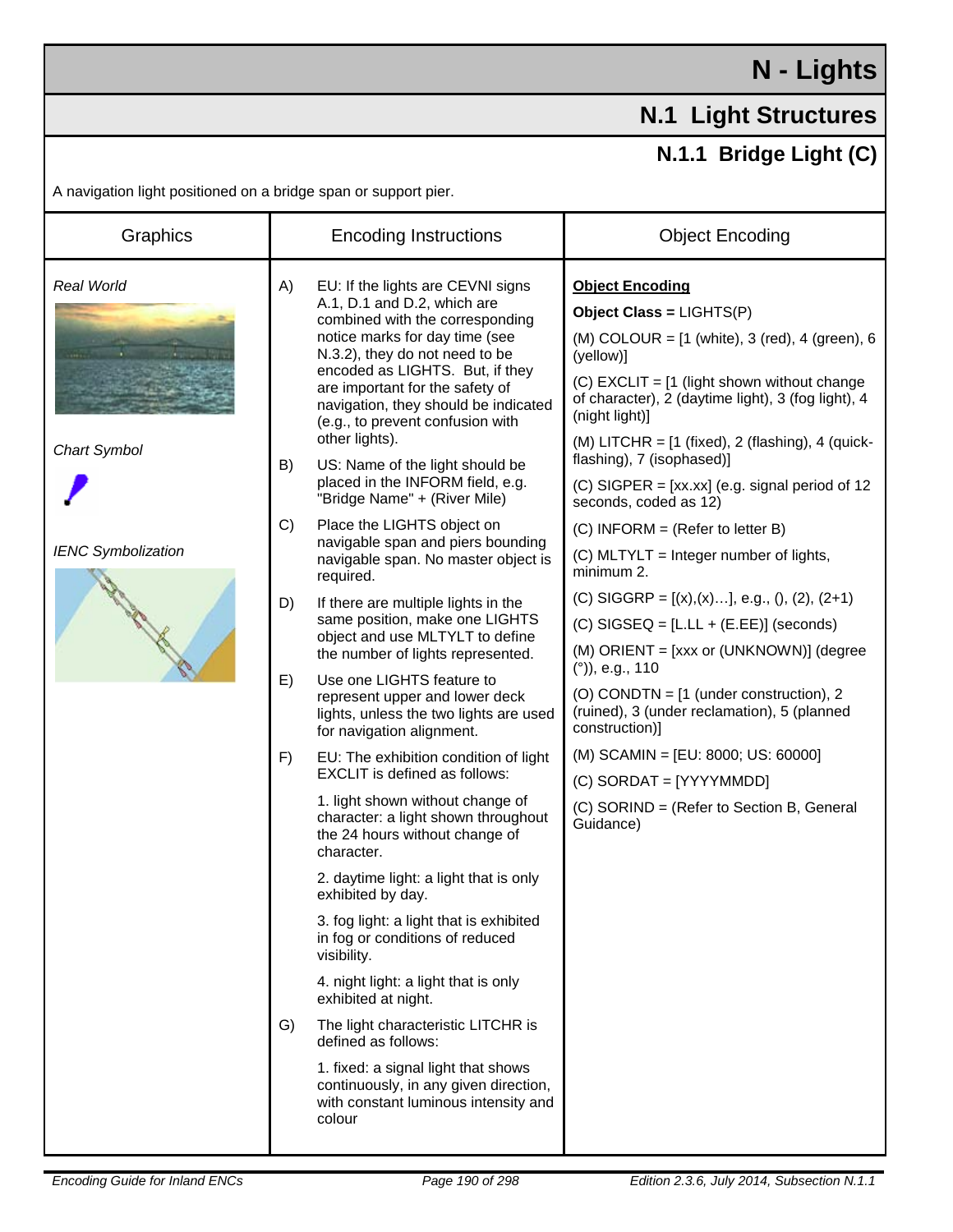| 2. flashing: a rhythmic light in which<br>the total duration of light in a period<br>is clearly shorter than the total<br>duration of darkness and all the<br>appearances of light are of equal<br>duration<br>3. long-flashing: a flashing light in<br>which a single flash of not less than |
|-----------------------------------------------------------------------------------------------------------------------------------------------------------------------------------------------------------------------------------------------------------------------------------------------|
| two seconds duration is regularly<br>repeated<br>4. quick-flashing: a light exhibiting                                                                                                                                                                                                        |
| without interruption very rapid<br>regular alternations of light and<br>darkness                                                                                                                                                                                                              |
| 5. very quick flashing: a flashing<br>light in which flashes are repeated<br>at a rate of not less than 80 flashes<br>per minute but less than 160 flashes<br>per minute                                                                                                                      |
| 6. ultra quick flashing: a flashing<br>light in which flashes are repeated<br>at a rate of not less than 160<br>flashes per minute                                                                                                                                                            |
| 7. isophased: a light with all<br>durations of light and darkness<br>equal                                                                                                                                                                                                                    |
| 8. occulting: a rhythmic light in<br>which the total duration of light in a<br>period is clearly longer than the total<br>duration of darkness and all the<br>eclipses are of equal duration                                                                                                  |
| 9. interrupted quick flashing: a quick<br>light in which the sequence of<br>flashes is interrupted by regularly<br>repeated eclipses of constant and<br>long duration                                                                                                                         |
| 10. interrupted very quick flashing: a<br>light in which the very rapid<br>alterations of light and darkness are<br>interrupted at regular intervals by<br>eclipses of long duration                                                                                                          |
| 11. interrupted ultra quick flashing:<br>a light in which the ultra quick<br>flashes (160 or more per minute)<br>are interrupted at regular intervals<br>by eclipses of long duration                                                                                                         |
| 12. morse: a rhythmic light in which<br>appearances of light of two clearly<br>different durations are grouped to<br>represent a character or characters<br>in the Morse code                                                                                                                 |
| 28. alternating: a signal light that<br>shows, in any given direction, two or<br>more colours in a regularly repeated<br>sequence with a regular periodicity                                                                                                                                  |
| The signal period SIGPER is the<br>H)<br>time occupied by an entire cycle of                                                                                                                                                                                                                  |